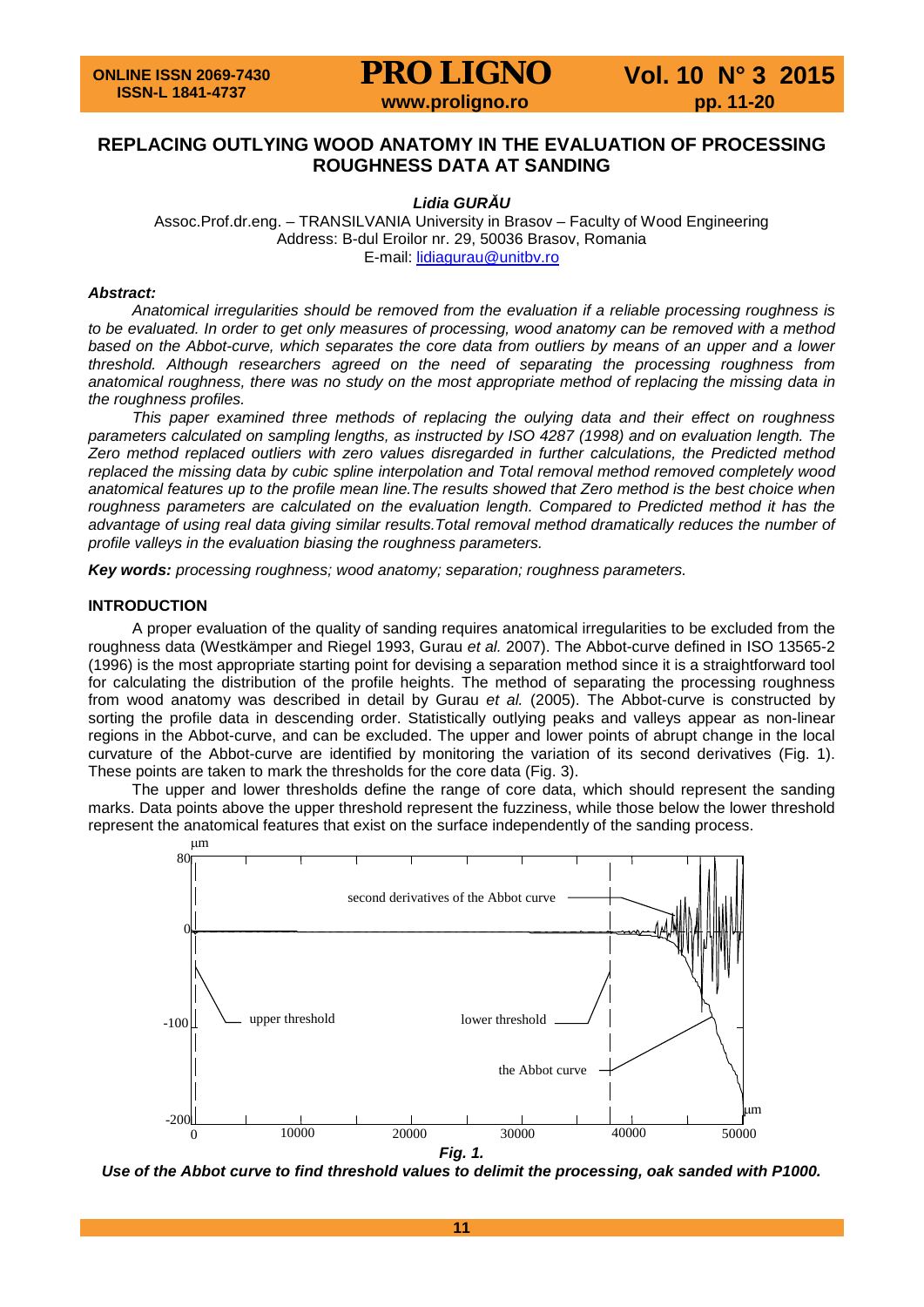# **PRO LIGNO** Vol. 10 N° 3 2015<br>www.proligno.ro pp. 11-20

Although many researchers agreed about the necessity of separating wood anatomy from processing, there are few studies where the outlying values are identified and replaced. Few different approaches were found in the literature: replacing the data points with zeros, which are disregarded in further calculations (Fujiwara *et al*. 2003, Gurau 2004, Hendarto *et al*. 2005), compacting the profile without replacing the outliers with values (Schadoffsky 2000, Hendarto *et al.* 2005), replacing the datapoints with the threshold value (Hendarto *et al.* 2005) or replacing them with a cubic curve fitted between the boundaries of the data points which are to be removed (Fujiwara *et al.* 2001).

The methods that will be investigated in this paper are based on those approaches from the literature.

Furthermore, ISO 4288 (1996) makes recommendations regarding the choice of the sampling length and evaluation length as a function of the expected range of variation for some roughness parameters such as *Ra*, *Rz* and *RSm* (ISO 4287:1998). However, Westkämper and Schadoffsky (1995) stated that the recommendations are not reliable for a heterogeneous material like wood. When wood anatomy is kept in the evaluation of wood surface roughness, an evaluation length should be sufficiently long to include both, the macro and microstructure of wood (Ostman 1983, Gurau 2004). However, it is not clear if the processing roughness left in the profile after removal of wood anatomy can or cannot be reliably calculated on sampling lengths, according to the requirements of ISO 4287 (1998).

#### **OBJECTIVES**

This paper aims to compare by means of roughness parameters, the effect of replacing wood anatomical data in the processing roughness profiles using three methods: replacing outliers with zero values which are disregarded at calculations, replacing outliers with predicted values and total removal of outlying data up to the profile meanline. The reliability of calculating the roughness parameters on sampling lengths as instructed by ISO 4287 (1998) is also examined.

# **METHOD, MATERIALS AND EQUIPMENT**

# *a) Replacing with zeroes – Zero method*

This method consists of replacing outlying data points with zeroes, which will be disregarded in the calculation of roughness parameters. Fig. 2 shows the roughness profile of an oak surface sanded with P1000, where outliers caused by wood anatomy, deeper than the sanding marks, lie below the lower threshold. In Fig. 3, the anatomical data crossed by the lower threshold is replaced by zero values in the processing roughness profile resulted after the separation. This method has the advantage that every data point is kept in its original place so that a visual examination of the real surface by image analysis remains possible. However, it maybe that replacing outliers with zeroes will create less data points in the evaluation and that might affect the values of some roughness parameters within the processing roughness, especially when calculating them on sampling lengths, too short for wood surfaces. This assumption is investigated in this study, roughness parameters calculated when outliers are replaced with zeroes will be compared with parameters obtained with a method where they are replaced with predicted values.



*Core roughness data delimited by thresholds at oak sanded with P1000. Outlying anatomical data appears below the lower threshold.*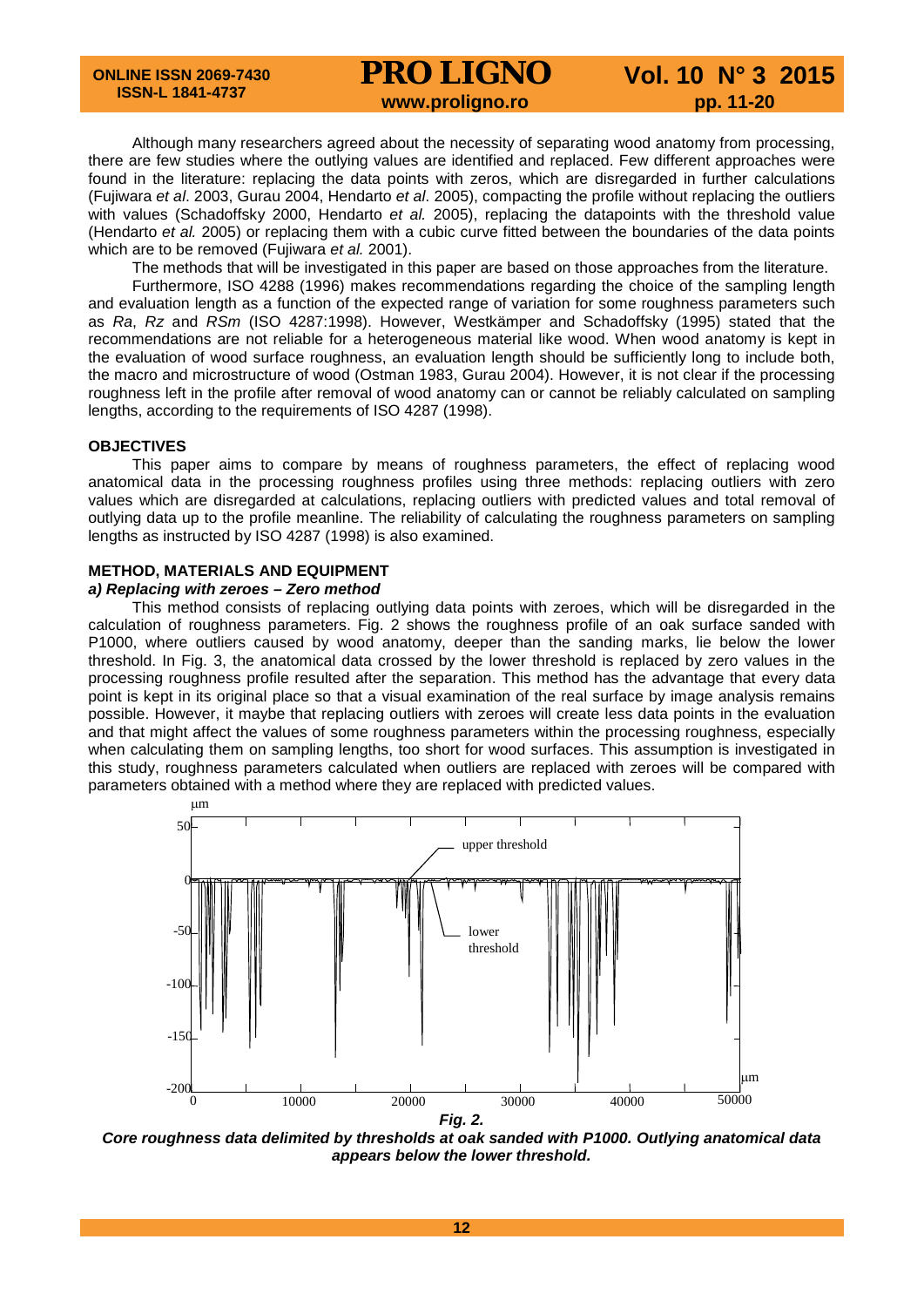

*Processing roughness of an oak surface sanded with P1000 obtained by replacing outlying anatomy with zero values (Zero method).*

An alternative to the Zero method is to replace the outliers with mean or median of values between the mean line and the lower or upper threshold respectively.or even to replace them with the value of the threshold itself (Hendarto *et al*. 2005). The advantage is that it maintains the same number of data points in the profile (compared with the Zero method). However, they do not introduce real data, can artificially increase some roughness parameters, as *Ra* and *Rq* in the study of Hendarto *et al*. (2005) and therefore, affect the reliability of the results.

# *b) Compacting the profile*

In this method the outliers are not replaced with values; instead the profile is shortened. This method, called here the Compacting method, does not introduce bias by replacing the outliers with some unreal value, but it does produce different length profiles from a single measured area (Fig. 4). Roughness parameters calculated on the evaluation length should have identical values for Compacting method and Zero method. However, the calculation of roughness parameters on sampling lengths is more difficult and since data points move from their original location, an image analysis becomes impossible.



*Fig. 4.*

*Processing roughness of an oak surface sanded with P1000 obtained by compacting the profile where anatomical outliers were removed (Compacting method).*

# *c) Replacing with predicted values – Predicted method*

To avoid the limitations of the Compacting method a modification can be sought to keep the same length for all measured profiles. MathCAD 2000 - Reference Manual provides a prediction function, which can use coefficients calculated from the last *m* data points of the original profile to compute coordinates of the missing data points. Having the prediction coefficients, the function uses the last *m* points to predict the coordinates of the *m +* 1 point, in effect creating a moving window that is *m* points wide. The prediction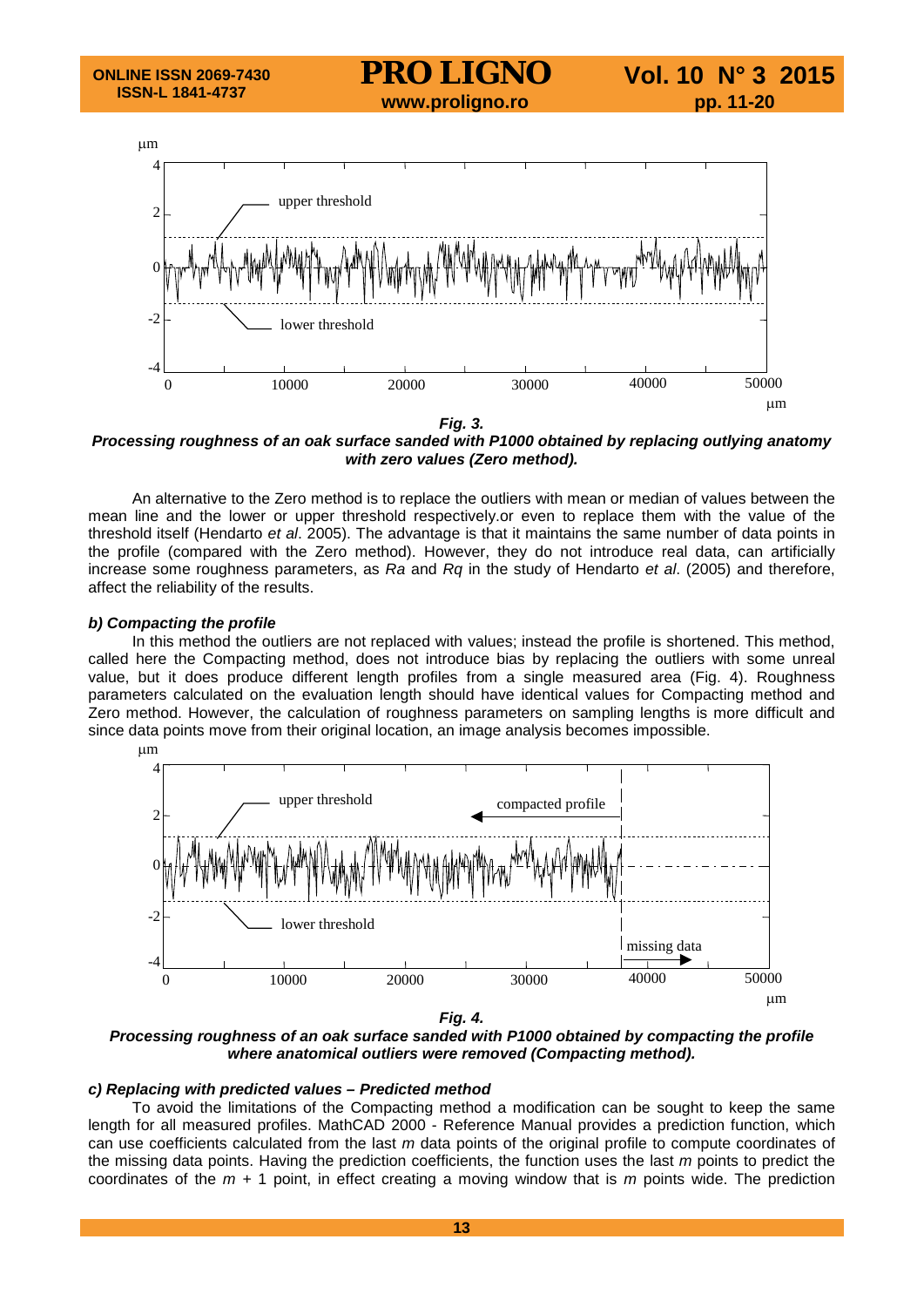algorithm is based on Burg's method (Press *et al.* 1992). If there are *n* missing data points, then the prediction equation can be given by (1).

 $P = predict(C, m, n)$  (1)

- *P* predicted vector of data points
- *C* compacted vector of data points
- *m* length of vector C
- *n* number of data points to be predicted

The results for the Predicting method for oak can be seen in Fig. 5. The first part is identical to the Compacting method (Fig. 4), but predicted data has been added to the ends of the profiles to restore the original profile length. Although this modified method allows the analysis of sampling lengths, any image analysis remains impossible.



*Fig. 5.*

*Processing roughness of an oak surface sanded with P1000, compacted in areas where the anatomical outliers were removed and completed with predicted datapoints.*

To make image analysis possible there is an alternative to the Predicted method. Instead of adding predicted values to the end of a compacted profile, and so changing the real location of original data points, the predicted values can be located in place of outlying data (Fig. 6). MathCAD provides a function, which returns the vector of coefficients of a cubic spline with cubic ends. Cubic spline passes a curve through a set of three adjacent points so that the first and second derivatives of the curve are continuous across each point.

 $F = c \text{ spline}(vx, vy)$  (2)

*F* - vector of spline coefficients.

*vx*- vector of indices in ascending order, which indicates the length of the processing roughness profile without outliers.

*vy*- ordinate values of processing roughness data with no values in place of the outliers

The cubic spline coefficients are further used as arguments of an interpolation function, which interpolates the values from the spline coefficients.

#### $I = \text{interp}(v_s, v_x, v_y, x)$  (3)

*I*- vector of processing roughness with outliers replaced by cubic spline interpolation.

*vs*- vector of spline coefficients supplied by cspline function.

*vx*- vector of indices in ascending order, which indicates the length of the processing roughness profile without outliers.

*vy*- ordinate values of processing roughness data with no values in place of the outliers

*x*- vector of indices in ascending order, which indicates the length of the processing roughness with outlying values replaced by interpolated values (*x* > *vx*).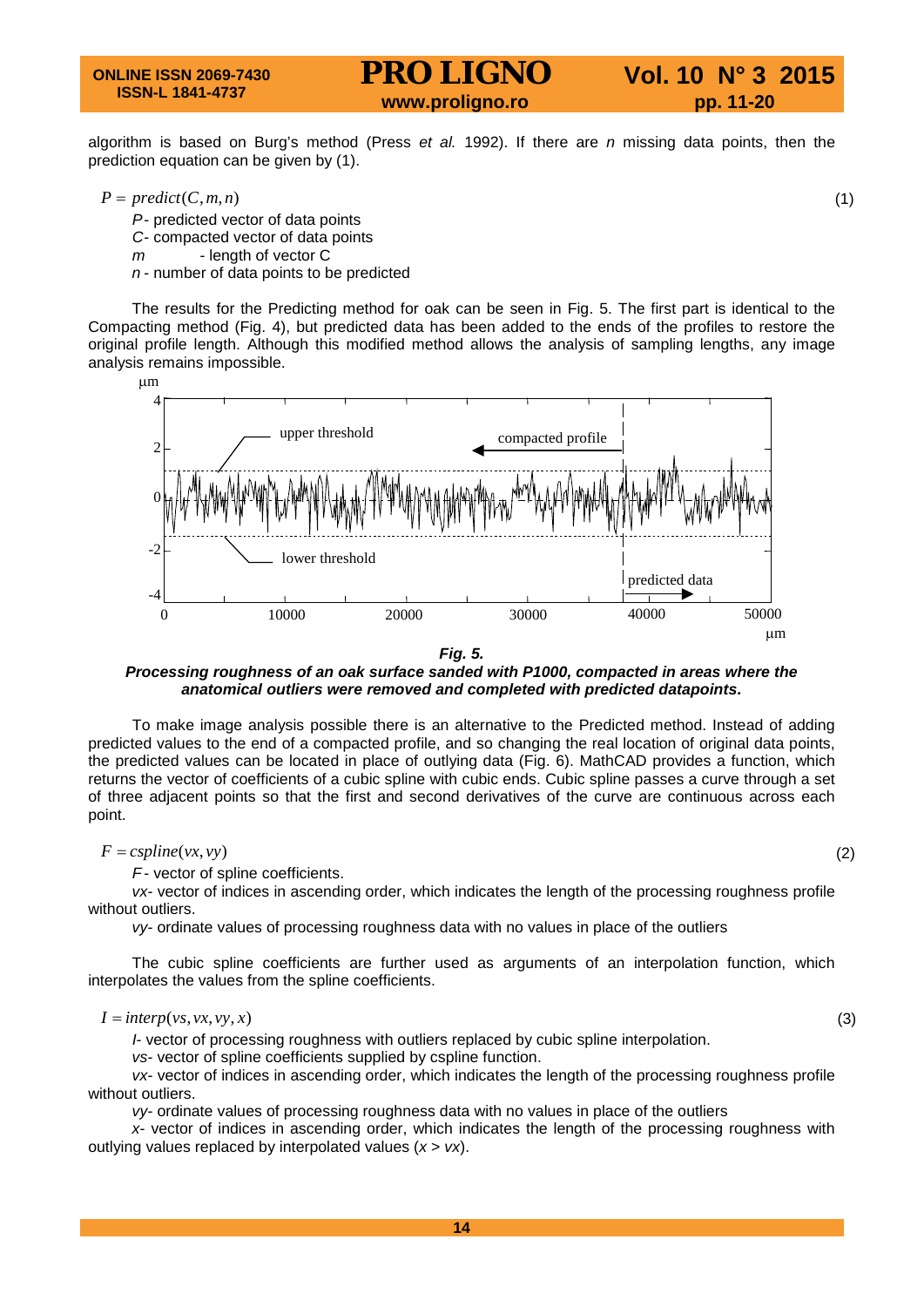

*Fig. 6.*

*Processing roughness of an oak surface sanded with P1000 when outlying anatomical values are replaced with data predicted with cubic spline interpolation (Predicted method).*

From Fig. 5 and Fig. 6 it can be seen that both predicting methods have introduced some isolated values, which are outside the threshold limits. This can influence some roughness parameters sensitive to isolated peaks or valleys, such as the skewness, *Rsk* and the height paraleter *Rt* as will be seen in the analysis that follows. This leads to a general assumption that predicting values is less reliable than using existing real data.

# *d) Total removal of outlying features – Total removal method*

The separation method presented in the Introduction, does not completely remove the data points associated with the pores. Data points in the sides of the pores that are between the mean line and the lower threshold are retained. An algorithm was developed to remove these points completely by replacing them with zeroes up to the mean line, so that their influence on some roughness parameters could be compared with the Zero method. The location of data points in the profile is checked in relation to the lower threshold. Anatomical features intersecting the lower threshold are identified, their shape is reconstructed up to the mean line (shaded areas in Fig. 7) and corresponding values replaced with zeros, which are disregarded in further calculation of roughness parameters.



*Identification of the anatomical roughness (black areas), when the roughness profile (dashed line) is intersected by the lower threshold (dotted line), at an oak surface sanded with P120.*

From Fig. 7 it appears that the number of peaks remained in the processing roughness profile is much greater than the number of valleys and this method reduces the number of data points left in the profile for evaluating roughness parameters even more than the Zero method. Large wood pores obscure the grit marks to such an extent that few valleys are left in the roughness profile after the total removal of outlying features.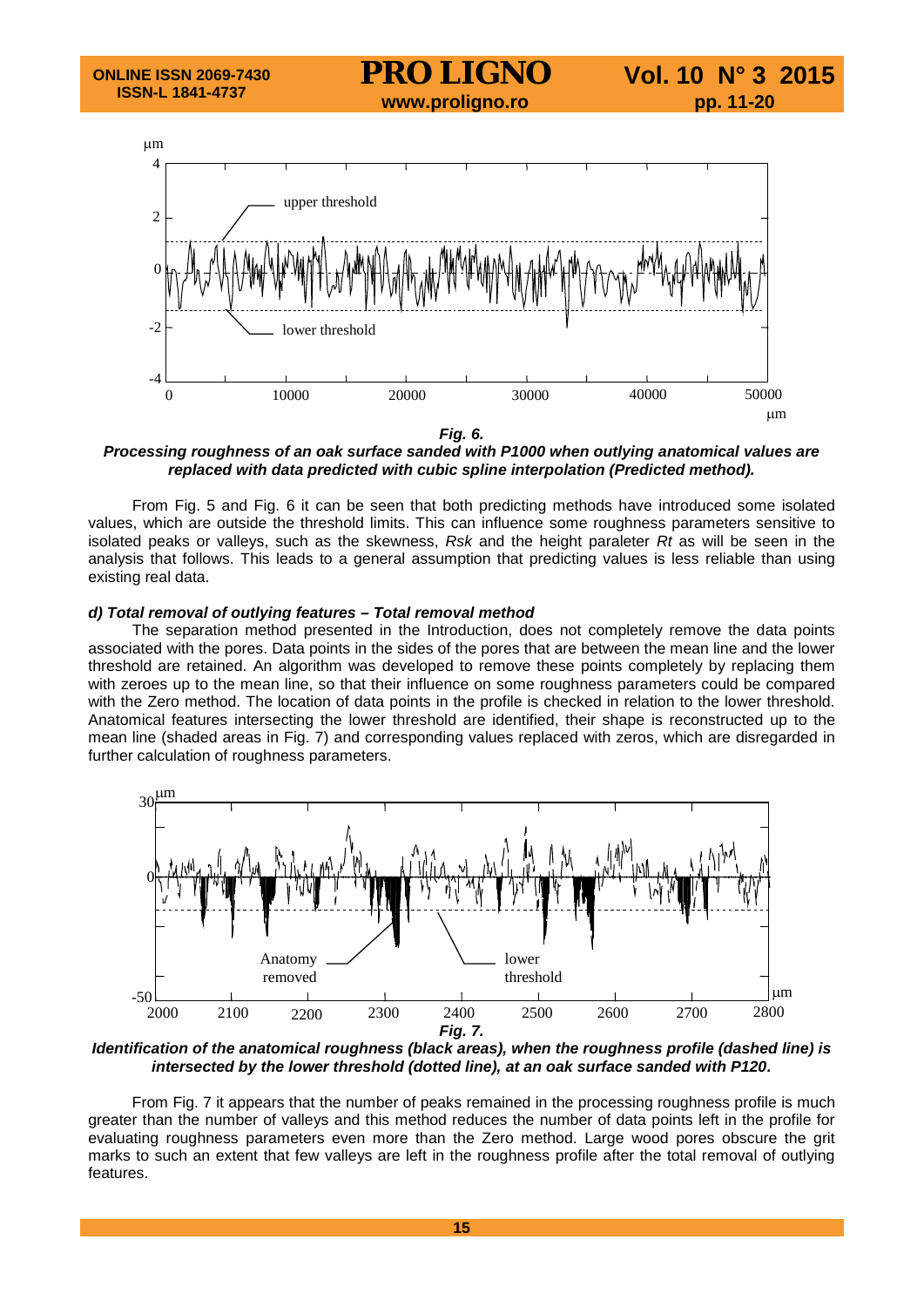#### *e) Experimental data*

The following study contains a comparison of roughness parameters calculated on sampling lengths and evaluation lengths from profiles obtained with the Zero method. Although the Predicted method with cubic spline interpolation is based on predicted data added to the original profile, it is used in comparisons because the number of data points within the profile is the same as in the total roughness profile. The difference between roughness parameters calculated on sampling lengths and on evaluation lengths with the Predicted method can be taken as a reference for the same parameters, calculated with Zero method, although slight differences are inevitable due to the additional predicted data in the Predicted method. The comparison includes the Total removal method, in order to evaluate the impact on roughness parameters of a much lower number of real data in comparison with the other two methods.

Specimens of oak, beech and spruce were sanded parallel to the grain with P1000 grit paper. Such a fine grit size represents an extreme case of sanding, where the height variation due to processing is minimized in comparison with wood anatomy.

Measurements were carried out using a stylus with  $2\mu m$  tip radius and 90° tip angle. Three profiles 50 mm long of each species were recorded at a lateral resolution of 100µm. The data was stored in ASCII format and processed with algorithms written in MathCad™.

Form errors were removed according to the profile method of ISO 3274 (1996) with a second order polynomial regression, which proved to be the best fit for the initial data.

The total roughness profiles, which contain both processing roughness and wood anatomy, were obtained by filtering the surface with the Robust Gaussian Regression Filter from ISO/TS 16610-31 (2010). A cut-off length of 2.5mm was used for beech and spruce and 8mm for oak in order to produce undistorted profiles (Gurau *et al.* 2006).

The separation of processing roughness from the other irregularities of the surface followed the method that uses the Abbot-curve (Gurau 2004). In a first set of data, the outlying peaks and valleys were replaced with zeros, which were neglected when the roughness parameters were calculated. The method is known here as Zero method.

Another set of data replaced the outlying values with predicted data by using a cubic spline as described in the Predicted method.

Finally, a third set of data removed outlying data completely up to the mean line as described in the Total removal method.

For each set of data, roughness parameters were calculated: *Ra*, *Rq*, *Rt*, *Rsk*, *Rku* from ISO 4287 (1998) and *Rk*, *Rpk* and *Rvk* from ISO 13565-2 (1996). Their calculation was performed on sampling lengths and evaluation lengths for Zero method and Predicted method and only on the evaluation length for Total removal method. The reduced number of datapoints remained in the profile with Total removal method, makes calculation on sampling lengths unreliable.

The sampling length is numerically equal to the characteristic cut-off length of the profile filter. Therefore, for oak, a cut-off length of 8mm was used, that allowed 6 sampling lengths to be evaluated. For beech and spruce, a 2.5mm cut-off length, divided the length of profile in 20 sampling lengths. An average parameter value was calculated by taking the arithmetic mean of the parameters from all the individual sampling lengths. Further, a mean value was calculated for all profiles measured for each species. Mean values were calculated also for the set of parameters calculated on evaluation lengths.

# **RESULTS**

Processing roughness parameters calculated when outlying data was replaced with the three methods are evaluated on sampling lengths and evaluation lengths and are contained in Table 1. Their comparison is continued in Fig. 8, Fig. 9 and Fig. 10.

*Table 1*

**Processing roughness of three species sanded with P1000 after removal of wood anatomy with three methods: replacement of data with zero values, with predicted data or total data removal with no replacement. Processing parameters are mean values (in** µ**m) calculated on sampling lengths (SL) and evaluation lengths (EVL)**

|    |        | <b>Replacement with zero</b><br>values |            | <b>Replacement with</b><br>predicted data |            | <b>Total removal</b><br>of outliers |
|----|--------|----------------------------------------|------------|-------------------------------------------|------------|-------------------------------------|
|    |        | SL                                     | <b>EVL</b> | SL                                        | <b>EVL</b> | <b>EVL</b>                          |
| Ra | Oak    | 0.586                                  | 0.493      | 0.500                                     | 0.500      | 0.261                               |
|    | Beech  | 0.468                                  | 0.345      | 0.352                                     | 0.349      | 0.174                               |
|    | Spruce | 1.647                                  | 1.05       | 1.004                                     | 1.005      | 0.655                               |
| Rq | Oak    | 0.680                                  | 0.588      | 0.601                                     | 0.603      | 0.412                               |
|    | Beech  | 0.482                                  | 0.424      | 0.431                                     | 0.430      | 0.292                               |
|    | Spruce | 1.600                                  | 1.325      | 1.233                                     | 1.273      | 1.013                               |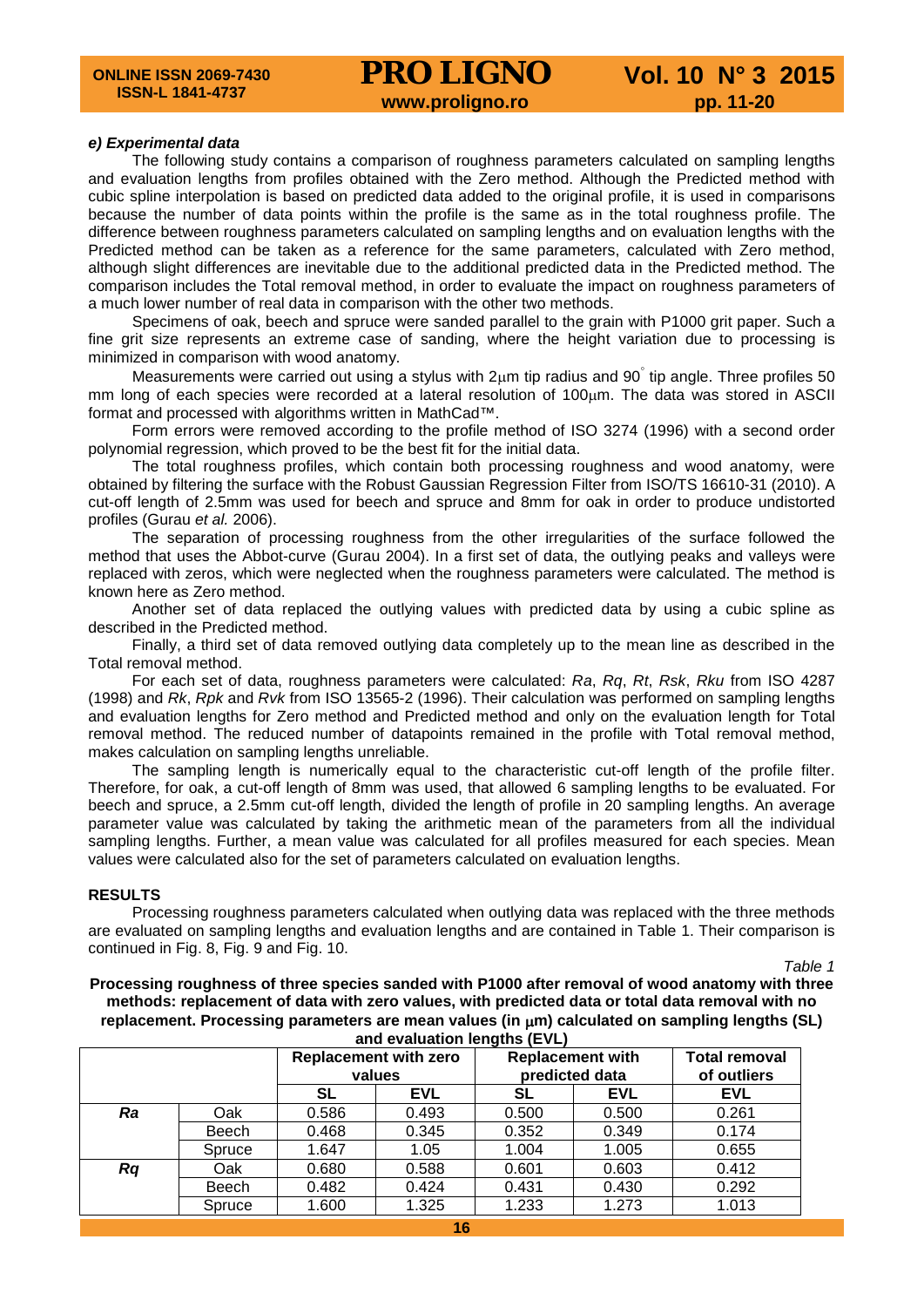**ONLINE ISSN 2069-7430 ISSN-L 1841-4737**

**PRO LIGNO** Vol. 10 N° 3 2015<br>www.proligno.ro pp. 11-20

| www.proligno.ro |  |  |
|-----------------|--|--|
|                 |  |  |
|                 |  |  |

| <b>Rsk</b> | Oak          | $-0.259$ | $-0.247$ | $-0.103$ | $-0.042$ | 0.362 |
|------------|--------------|----------|----------|----------|----------|-------|
|            | Beech        | 0.305    | 0.368    | 0.470    | 0.450    | 1.250 |
|            | Spruce       | $-0.650$ | $-0.831$ | $-0.721$ | $-0.740$ | 0.756 |
| <b>Rku</b> | Oak          | 1.738    | 2.309    | 2.439    | 2.463    | 3.972 |
|            | Beech        | 1.773    | 2.474    | 2.568    | 2,698    | 4.631 |
|            | Spruce       | 2.128    | 3.038    | 2.987    | 3.035    | 4.765 |
| <b>Rk</b>  | Oak          | 1.455    | 1.492    | 1.455    | 1.532    | 0     |
|            | Beech        | 0.755    | 1.061    |          | 1.042    | 0     |
|            | Spruce       |          | 2.821    |          | 2.800    | 0.374 |
| <b>Rpk</b> | Oak          | 0.304    | 0.304    | 0.345    | 0.391    | 0.422 |
|            | <b>Beech</b> | 0.299    | 0.357    |          | 0.402    | 0.308 |
|            | Spruce       |          | 0.670    |          | 0.765    | 1.406 |
| <b>Rvk</b> | Oak          | 0.585    | 0.526    | 0.562    | 0.517    | 1.045 |
|            | <b>Beech</b> | 0.495    | 0.373    |          | 0.384    | 0.645 |
|            | Spruce       |          | 1.838    | ۰        | 1.623    | 2.312 |
| Rt         | Oak          | ۰        | 2.526    | ۰        | 3.14     | 2.423 |
|            | Beech        |          | 1.759    | ۰        | 2.468    | 1.754 |
|            | Spruce       |          | 5.953    |          | 6.071    | 5.894 |







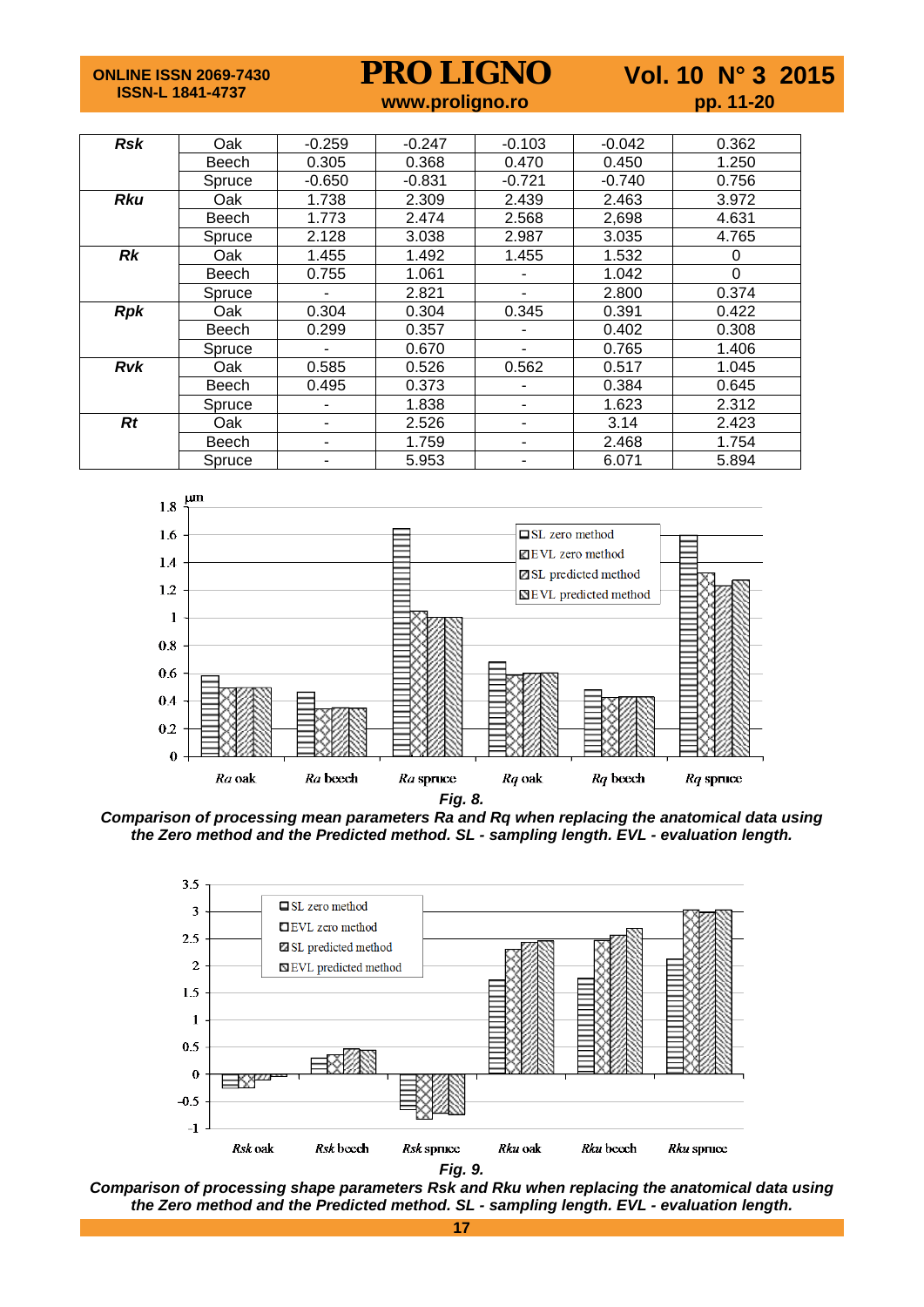

*Fig. 10.*

*Comparison of the sum of Rk processing parameters when using three methods of replacing the anatomical data: Zero method, Predicted method and Total removal method.*

In the Zero method, the number of data points left for evaluation in each sampling length will vary within the same profile and between profiles. As expected, this variation caused very different results between parameters calculated on sampling lengths as compared with those calculated on evaluation lengths (Table 1, Fig. 8 and Fig. 9). The *Ra* and *Rq* values when calculation was on sampling lengths was greater 16-36%, respectively 12-17% than the value of the same parameters calculated on evaluation length. Fewer data in the roughness profile divided by sampling lengths led also to a 33-43% lower kurtosis, *Rku*, which indicates a flattened data distribution around the mean of the density function. This is because the amount of data retained in each sampling length varied in non-zero datapoints from the neighboring sampling lengths and demonstrates that processing roughness parameters calculated with the Zero method are not reliably evaluated on sampling lengths as ISO 4287 (1998) recommends.

In contrast, parameters calculated using the Predicted method on sampling lengths, which had a constant number of data points, had very similar results to those calculated on the evaluation length: values were almost identical for *Ra* and *Rq* and differed by only 1-5% for *Rku*. This suggests that differences between parameters calculated on sampling lengths and evaluation lengths with the Zero method are caused solely by the variation in the number of data points in the sampling lengths.

The parameters calculated on the evaluation length with the Predicted method were in general close to those calculated with the Zero method differing by 1-4% for *Ra*, *Rq* and *Rk* (Table 1). This means that, although the profile length was shortened by removing the zero values, this did not affect the reliability of the parameters calculated on the evaluation length with the Zero method and therefore, a more reliable calculation of roughness parameters should refer to the evaluation length.

Exception in this comparison made the shape parameter *Rsk* and the height parameter *Rt*, which were different for predicting method compared to Zero method (Fig. 9). It appears that the artificial predicted datapoints (valleys or peaks) may introduce features outside the thresholds which are sensitive for some roughness parameters in an impredictible way (Fig. 6).

From Table 1 it can be seen that calculation of *Rk* parameters becomes unlikely for division of roughness profile into sampling lengths. Data included in a sampling length does not contain enough variation for such stratified parameters.

The method with Total removal of outliers worsened the roughness parameters results, which were influenced by the unbalanced ratio peaks-valleys reflected in very different values for the skewness, *Rsk*, kurtosis, *Rku* and shape parameters, *Rk*, *Rpk* and *Rvk* (Fig. 10).Total removal method caused little influence on *Rt*, which measures the peak to valley distance over the evaluation length, but a great impact on *Ra* and *Rq*, which were smaller by 38-50%, respectively 24-31%. The positive skewness, *Rsk*, is a clear indication of a higher peak occurrence, supported by an *Rku* greater than 3, which is an indication that the distribution has a peak around the mean. A data distribution containing more peaks than valleys, introduced errors in the calculation of *Rk* parameters, *Rk* was zero for oak and beech, which is clearly incorrect. It is clear from this, that Total removal is not a good option for replacing the outlying wood anatomy. Compared to Total removal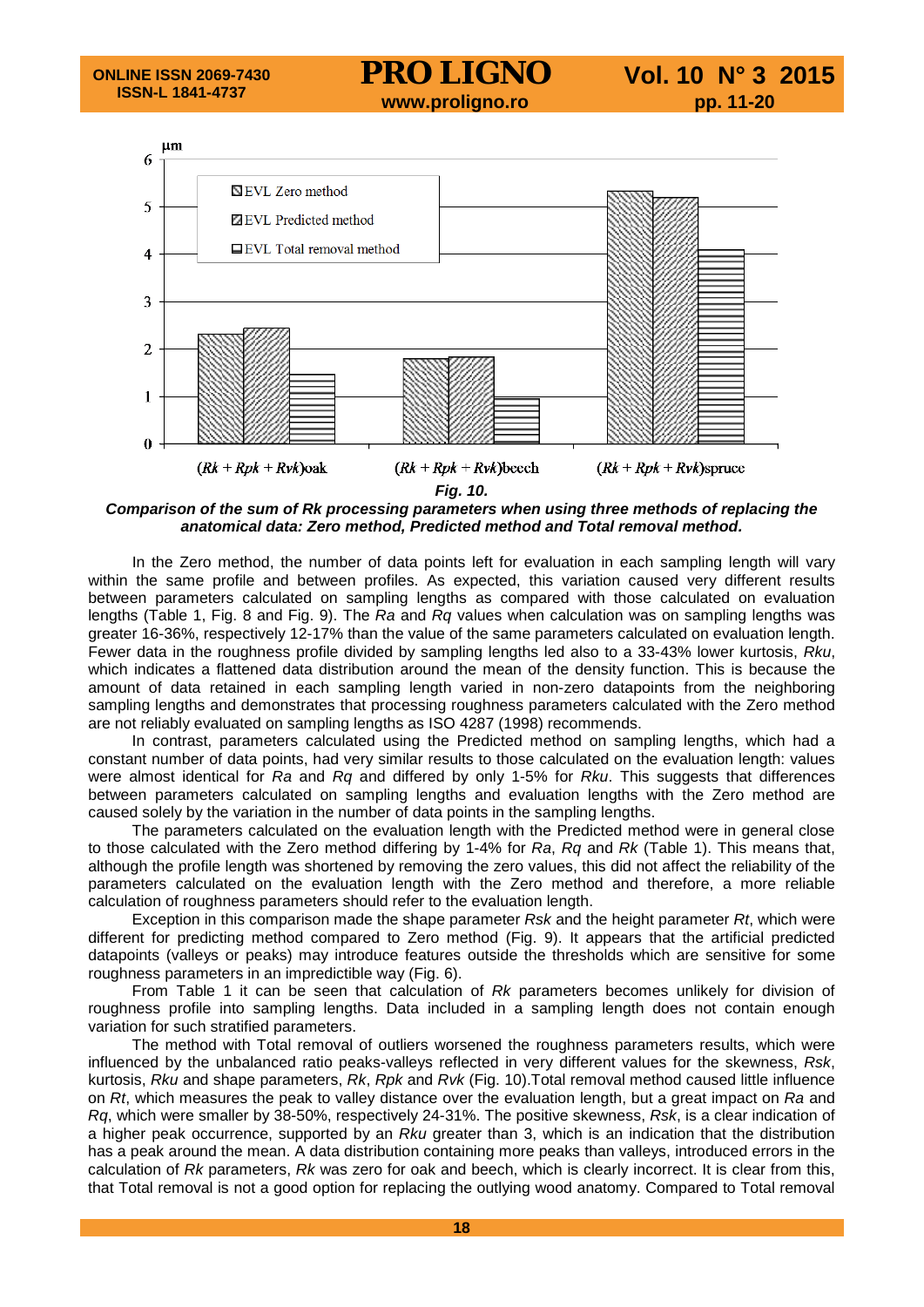method, the Zero method has the advantage of keeping more real datapoints in the evaluation and allows calculation of roughness parameters with no bias when the evaluation length is considered.

From the three methods tested, the Zero method proves to be a better choice if calculation of roughness parameters is made on the evaluation length.

## **CONCLUSIONS**

Wood anatomical irregularities can be separated from processing irregularities with an Abbot-curve, whose inflexions define a lower and an upper threshold. The core data should represent the processing roughness, while the outlying data must be removed or replaced. This paper examines three methods to handle the unwanted outliers from the processing profile: replacing them with zero values disregarded at calculations, replacing with predicted values from a cubic spline interpolation or their total removal.

Compared with other methods of replacing values outside the threshold limits, the Zero method seems the most reliable because it is based on real data. Even though this method reduces the number of data points in the profile, the parameters calculated on the evaluation length appear reliable.

Replacing data with any value other than zero, such as predicted values, implies an artificial intervention that can introduce a bias in the roughness parameters.

The total removal of outlying features dramatically reduces the number of data points in the evaluation and changes the peak to valley ratio in an unpredictable way.

The calculation of processing roughness parameters was more reliable on the evaluation length than on sampling lengths.

#### **Acknowledgements:**

We hereby acknowledge the structural funds project PRO-DD (POS-CCE, O.2.2.1., ID 123, SMIS 2637, ctr. No 11/2009) for providing the infrastructure used in this work.

## **REFERENCES**

Fujiwara Y, Fujii, Y, Sawada Y, Okumura S (2001) Development of a parameter to reflect the roughness of a wood surface that corresponds to tactile roughness. A novel filter to exclude local valley effects. Holz als Roh und Werkstoff 59:351-355.

Fujiwara Y, Fujii Y, Okumura S (2003) Effect of removal of deep valleys on the evaluation of machined surfaces of wood. Forest Products Journal 53(2):58-62.

Gurau L (2004) The roughness of sanded wood surfaces. Doctoral thesis. Forest Products Research Centre, Buckinghamshire Chilterns University College, Brunel University.

Gurau L, Mansfield-Williams H, Irle M (2005) Processing roughness of sanded wood surfaces. Holz als Roh und Werkstoff 63(1):43-52.

Gurau L, Mansfield-Williams H, Irle M (2006) Filtering the roughness of a sanded wood surface. Holz als Roh und Werkstoff 64(5):363-371.

Gurau L, Mansfield-Williams H, Irle M (2007) Separation of processing roughness from anatomical irregularities and fuzziness to evaluate the effect of grit size on sanded European oak. Forest Products Journal 57(1-2):110-116.

Hendarto B, Shayan E, Ozarska B, Carr R (2005) Analysis of roughness of a sanded wood surface, International Journal of Advanced Manufacturing Technology 28(7/8):775-780.

ISO 13565-2 (1996 + Cor 1:1998) Geometrical product specifications (GPS) – Surface texture: Profile method; Surfaces having stratified functional properties – Part 2: Height characterisation using the linear material ratio curve, British Standards Institute, London.

ISO 3274 (1996 + Cor 1:1998) Geometrical product specifications (GPS). Surface texture. Profile method. Nominal characteristics of contact (stylus) instruments. British Standards Institute, London.

ISO 4287 (1998 + Amd 1:2009) Geometrical product specifications (GPS), Surface texture. Profile method. Terms. Definitions and surface texture parameters. British Standards Institute, London.

ISO 4288 (1996) Geometrical Product Specifications (GPS) – Surface Texture. Profile Method. Rules and Procedures for the Assessment of Surface Texture. British Standards Institute, London.

ISO/TS 16610-31 (2010) Geometrical product specification (GPS) – Filtration. Part 31: Robust profile filters. Gaussian Regression Filters. International Standards Organisation.